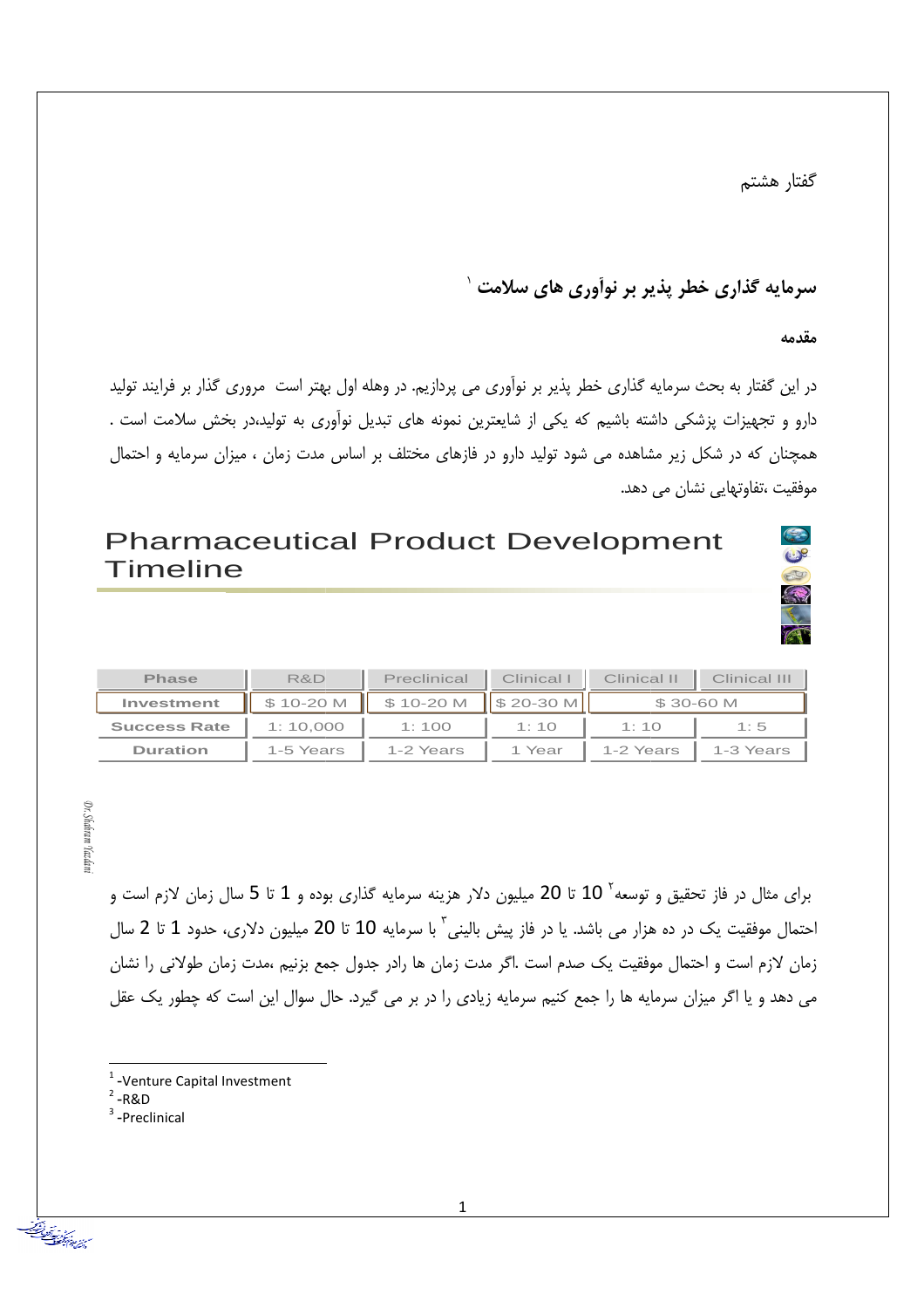سلیم با حساب این احتمالات و حتی با وجود یک صدم یا یک دهم احتمال،باز هم برای تولید یک دارو سرمایه گذاری می کند؟ پاسخ این سوال را شما دراین گفتار می پابید.

تبدیل یک ایده تا نوآوری و سرمایه گذاری در این مسیر راه پر خطری است که نیازمند همکاری و همیاری نهاد های متعدد ، هماهنگ و زیر ساخت های یک نظام نوآوری تمام عیار است تا این مسیر بخوبی طی شود.

تمام مراحل تحقیق تا تولید نیاز به سرمایه گذاری مالی (پول ) دارد.یک قاعده کلی وجود دارد که هر یک دلار در فاز تحقیق و توسعه تکنولوژی ، ده دلار طلب می کند تا آن ایده به تولید برسد و 100 دلار هم نیاز دارد که در بازار فروخته شود. پس این مسیر در ابتدا پر خطر تر و در انتهای مسیر پر هزینه تر است ،در حالی که شانس موفقیت آن هم بیشتر می شود .لیکن در کل می توان گفت که سرمایه گذاری خطر پذیر در تمام مسیر وجود دارد.

به ثمر رساندن ایده ها نیاز مندحمایت مالی گسترده ای است. مثلاً به طور متوسط در کشور آمریکا در پنج سال اول کار بر روی یک ایده، 16 میلیون دلار هزینه صورت می گیرد ولی این هزینه از کجا و چگونه جبران می شود؟

شاید بتوان گفت اولین سرمایه گذاری خطر پذیر در تاریخ ، سرمایه گذاری ملکه الیزابت و شاه فردیناند<sup>۴</sup> در سفر تاریخی کریستفر کلمبوس<sup>۵</sup> بود که منجر به کشف قاره جدید گردید. کلمبوس در درخواست حمایت مالی خود برای ساخت کشتی که بتواند عرض اقیانوس را طی کند گفت: ممکن است موفق نشود ولی اگر موفق شد چندین برابر آن حمایت مالی را بر می گرداند .

بدین ترتیب می توان گفت در اوایل افرادی که از نظر مالی توانمند بودند سرمایه گذاری خطر پذیر را بر عهده می گرفتند اما عملاً از دهه 60 و 70 صندوق های کوچک شکل گرفت و در دهه 80 و 90 که زمان شکوفایی صنایع دانش مدار بود به سمت صندوق های بزرگ روی آورده شد و باید بدانیم که اصولاً سرمایه گذاری خطر پذیر با صندوق های بزرگ شکل می گیرد.

#### تعریف سرمایه گذاری خطر پذیر بر نوآوری ٔ

ساز و کار تأمین و تخصیص مالی بر روی ایده ها است .شرکت های کار آفرین بر ایده های نوآورانه سرمایه گذاری می کنند و به تبع اّن با موفقیت این شرکت هاو به ثمر رسیدن ایده بخشی از سرمایه گذاری ،دوباره مطالبه می شود .

منابع تأمین و تخصیص مالی در سرمایه گذاری خطر پذیر بر نوآوری<sup>۷</sup>

<sup>&</sup>lt;sup>4</sup>-Ferdinand

<sup>&</sup>lt;sup>5</sup>-Christopher Columbus

 $6$ -Definition of venture capital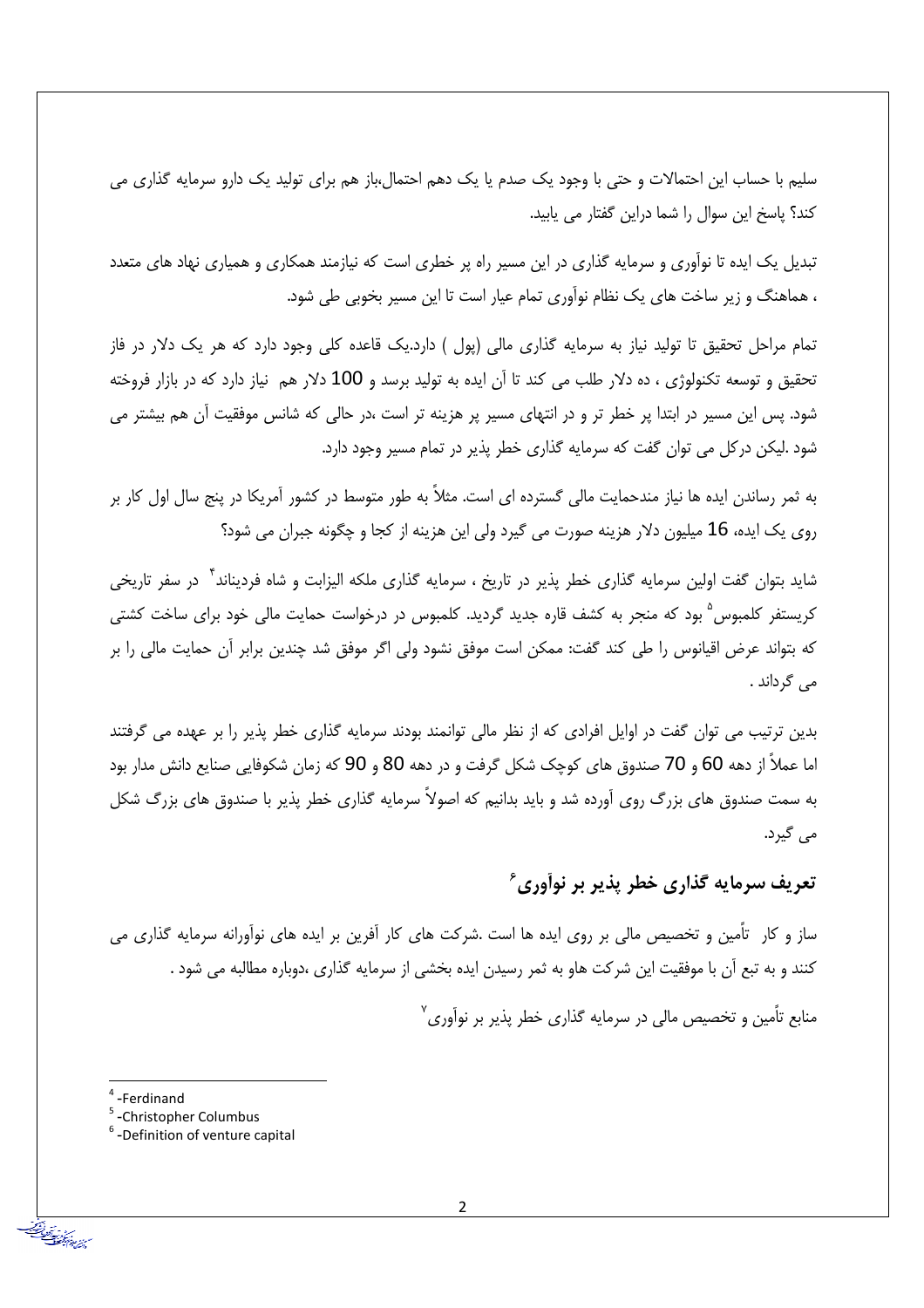خیلی از شرکت هایی نظیر ایل ، گوگل و ماکروسافت بدون منبع سرمایه گذاری خطر پذیر شکل نمی گرفتند. ممکن است کار با50 هزار دلار سرمایه گذاری یک صندوق کوچک شروع شوداما همچنان که می دانیم این شرکتها هم اکنون با بزگشت سرمایه و سود زیادی همراه بوده اند.

می دانیم که کل مسیر ایده تا تولید نیاز به کمک هاو حمایتهای مالی دارد. ممکن است در ابتدا به کمک های خانواده، دوست و فامیل فکر کنید ولی هم اکنون در دنیا حرکت به سمت کمک هایی است که در آن سیستم به واسطه سود طلبی خود سرمایه گذاری می کند و آن را هم به شکل نظام مند انجام می دهد.

منابع تأمین و تخصیص مالی در مراحل مختلف، متفاوت است.از افراد سرمایه گذار گرفته تا صندوق های کوچک و بزرگ ، بانک ها و بازار سرمایه و سهام.هر کدام در مراحل خاص و در جای خود نقشی ایفاد می کنند. در یک سیستم و نظام نوآورانه برای هر کدام از منابع ، حوزه و تقسیم کار شفافی صورت گرفته است .

در بررسی مراحل مختلف پیشرفت ایجاد یک نوآوری، می توان به شکلی نظیر شکل زیر رسید . همچنان که دراین شکل مشاهده می شود محور عمودی ، ارزشها را در بر می گیرد که در حقیقت ارزش نهفته در کار است . یک محصول که می تواند محصول دیگری را ایجاد کند یک ارزش داردو یا مسیری که به بازار کالا ختم می شود،یک ارزش دیگری دارد.این ارزش از طریق بررسی میزان سرمایه گذاری و ارزیابی محصول محاسبه می شود.

مراحل مختلفی از جمله شروع ، پیشرفت ، رشد و بلوغ را می توان برای خط سیر یک ایده تا فاز راه اندازی تصور کرد (شکل زیر ). ارزش یک واحد خدمت و محصول به تدریج زیاد می شودو منحنی سیر صعودی می یابدو این مسیراز طریق سرمایه گذاری مالی طی می شود .در زیر خط افقی نمودار زیر، اصطلاحاتی مشاهده می کنید که مربوط به نوع سرمایه گذاری متناسب با مراحل رشد یک ایده است .تاًمین مالی بذر ایده های سرمایه گذاری^سرمایه گذاری خطر پذیر و در انتهای طیف، زمانی که یک موسسه به حدی از بلوغ و سواد و سود آوری ً می رسد که سهام آن در بازار سهام عمومی عرضه شود"( زمان ارائه عمومی زمان موفقیت محسوب می شود )،از جمله این مراحل است. احتمال موفقیت در طول زمان تغییر می کند . در هر مطالعه ای هم اعداد متفاوتی دیده می شود . تدریجاو در طی این متن با این نوع سرمایه گذاریها بیشتر آشنا می شوید.

-Sources of Finance for Innovation

- <sup>8</sup>-seed
- $9 IPO$

سينشر مدة كود بعداً?<br>مسينشر مدة تم ترتفضاً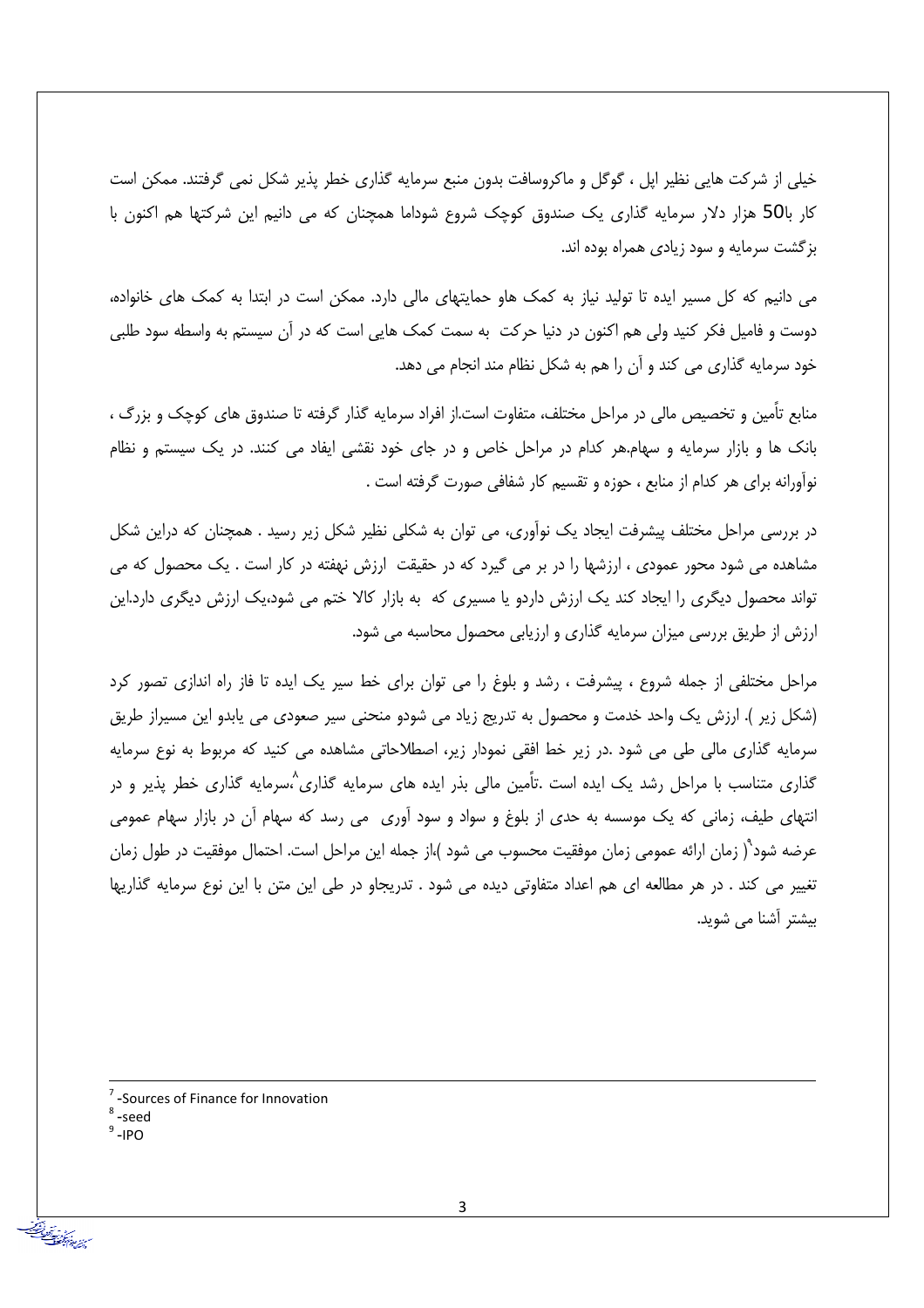

.<br>نقشه مفهومی که در ذیل مشاهده می کنید مراحل تکمیل یک ایده تا محصول را در سطوح مختلف نمایش می دهد.مرکز این شما سیر تکاملی یک طرح تجاری را به یک کارخانه فعال نشان می دهد . همچنان که در ذیل آن مشاهده می کند پیش از تولید یک طرح تجاری نوآورانه، لازم است پژوهش های پایه[ محصول آنها گزاره های دانش است ]<sup>۱۰</sup> و پژوهش های کاربردی[ که محصول آن دانش توصیه ای `` است] بسیاری انجام گیرد .



 $10$  -Propositional Knowledge

 $11$ -Prescriptive Knowledge

من المستعمر المستعمر<br>والشفاق المستعمر المستعمر المستعمر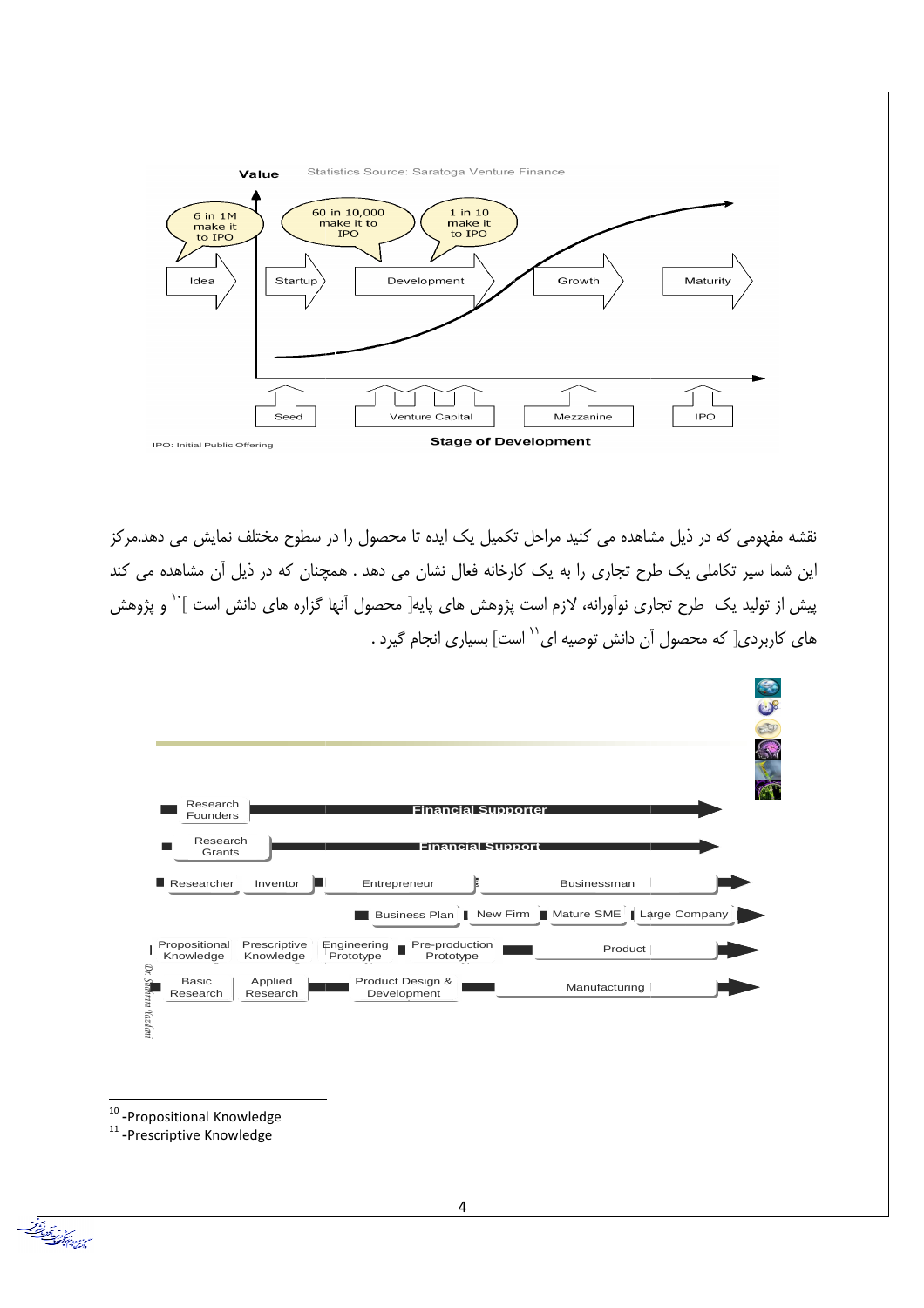همچنان که مشاهده می شود در شروع کار فاصله پژوهش های پایه تا محصول زیاد است و همچنین بازگشت سرمایه عدم قطعیت دارد. به همین دلیل نیارمند حمایتهای مالی خاص است و اینجاست که بسیاری از دولت ها پول تزریق می کنند.اصولاً دولت برای پژوهش های پایه سرمایه گذاری می کند که اغلب اوقات هم بازگشت سرمایه وجود دارد .دولت ها با منابع مالی از جمله کمک های مالی پژوهشی<sup>۱٬</sup> ، جوایز پژوهشی<sup>۱٬</sup> و برنامه های حمایتی از سرمایه گذاری<sup>۱٬</sup> حمایت خود از این پژوهشها را نشان میدهند و علی القاعده انتظار بازگشت سرمایه گذاری را در بلند مدت دارند .

البته در کنار دولت ها و در موارد معدود ممکن است افراد خیر ، شرکت های سرمایه گذار که توان مالی و سرمایه گذاری را دارند و انتظار بازگشت سریع سرمایه را ندارند هم در ایتن بخش سرمایه گذاری کنند . این افراد ممکن است بخواهند مثلا آن فناوری به اسم خودشان ثبت شود و با این انگیزه در این سرمایه گذاری مشارکت می کنند.

## سرمایه گذاران فرشته یا فرشتگان کسب و کار <sup>۱۵</sup>

به شمای بعدی توجه کنید.همان شمای قبلی را می بینید که تدریجا تکمیل می شود .زمانی که پژوهشی وارد فاز توسعه ایی می شود وایده شکل می گیرد ، در واقع نتایج پژوهشهای اولیه به ثمر رسیده و پژوهشهای کاربردی در حال شکل گیری است. حمایت مالی که در این بخش صورت می پذیرد سرمایه گذاری و تأمین مالی از بذر تولید<sup>۱۶</sup> نامیده می شود . تعداد کمی از افراد هستند که از این بذر حمایت می کنند. در اینجا اصطلاح فرشتگان سرمایه<sup>۱۷</sup> گذار را داریم که در کشور های اروپایی همان دولت ها هستند ولی در کشوری مثل کشورآمریکا افراد حقیقی و حقوقی با علایق خاص نیز وجود دارند که در این بخش سرمایه گذاری می کنند. این افراد بااحتمال سود آوری در یک سرمایه گذاری پر خطر است که در این بخش سرمایه گذاری می کنند .

من التي تعدد التي تعدد التق<br>من التي تعدد في تركيب التقليد

<sup>17</sup>-Research Grants

 $12$ -Grants

 $13$ - Awards

<sup>&</sup>lt;sup>14</sup>-Investment support schemes

<sup>&</sup>lt;sup>15</sup>-Angel Investors or Business Angels

<sup>&</sup>lt;sup>16</sup>-Seed Finance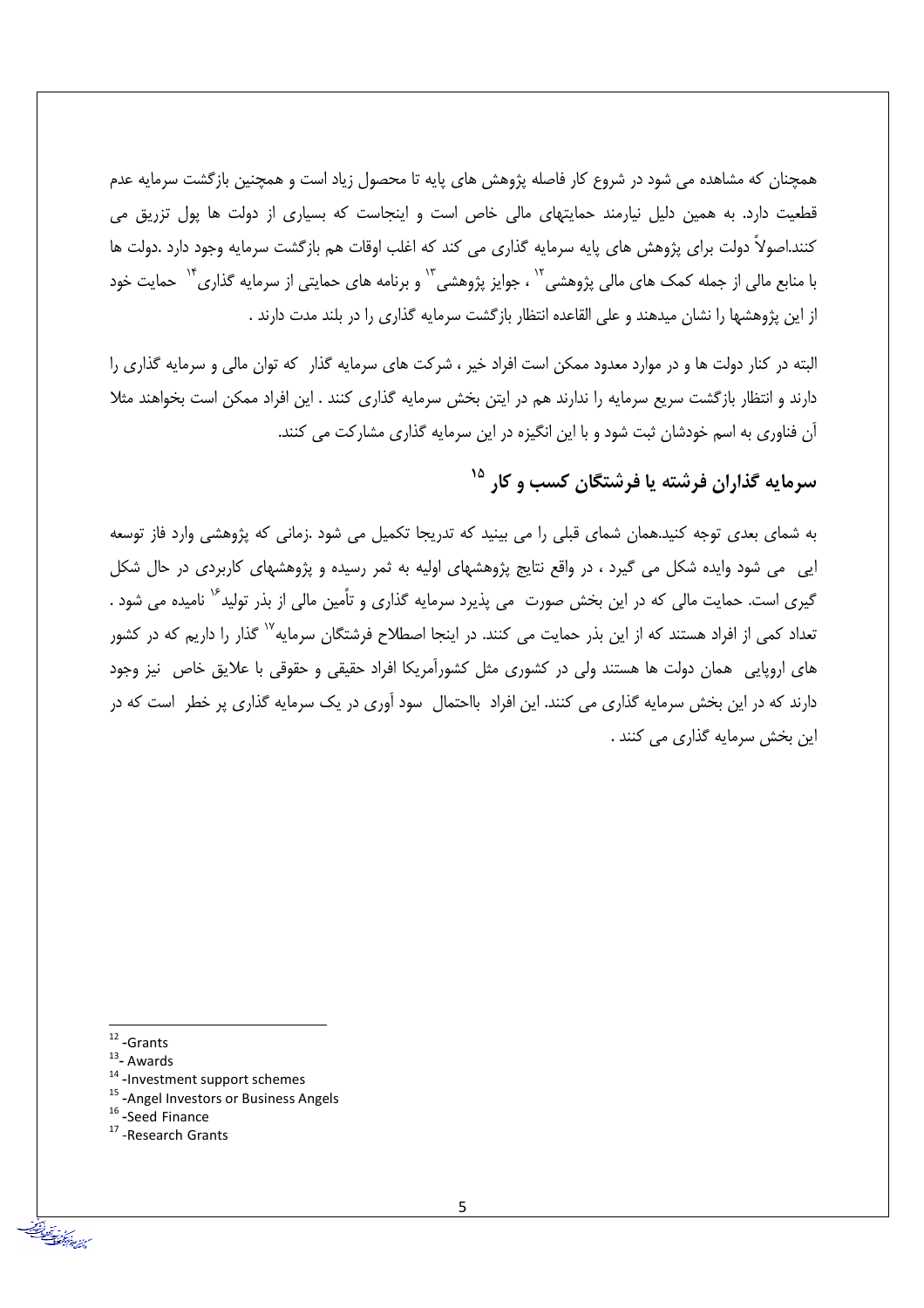

در کشور آمریکا 70 در صد سرمایه گذاری ها روی بذر ایده صورت می گیرد و معمولا این مقدار بین بیست تا صد هزار دلار است که عملا این حمایت در مراحل اولیه کاررا نشان می دهد.در آمریکا حدود 10 هزار نفر افراد فعال وجود دارند که به نوعی از ایده ها حمایت می کنند و حدود 5 تا 10 میلیون دلار در این بخش سرمایه گذاری می کنند.

در همین زمان است که صندوق های سرمایه گذاری خطر پذیر<sup>۱۸</sup> وارد گود می شوند.اصطلاح سرمایه گذاری خطر پذیر به این دلیل است که احتمال موفقیت در این مرحله از 0/01 تا 1 در صد می باشد . مجددا خاطر نشان می کنیم که وقتی صحبت از صندوق های سرمایه گذاری می شود منظور 70 تا 80 درصد بازار آمریکا است که نشان دهنده وجود نظام نوآورانه و کار در این زمینه در این کشوراست .

 $18$  -venture capital firm

سن و تبدا<u>عضا</u><br>سن عادة المصنف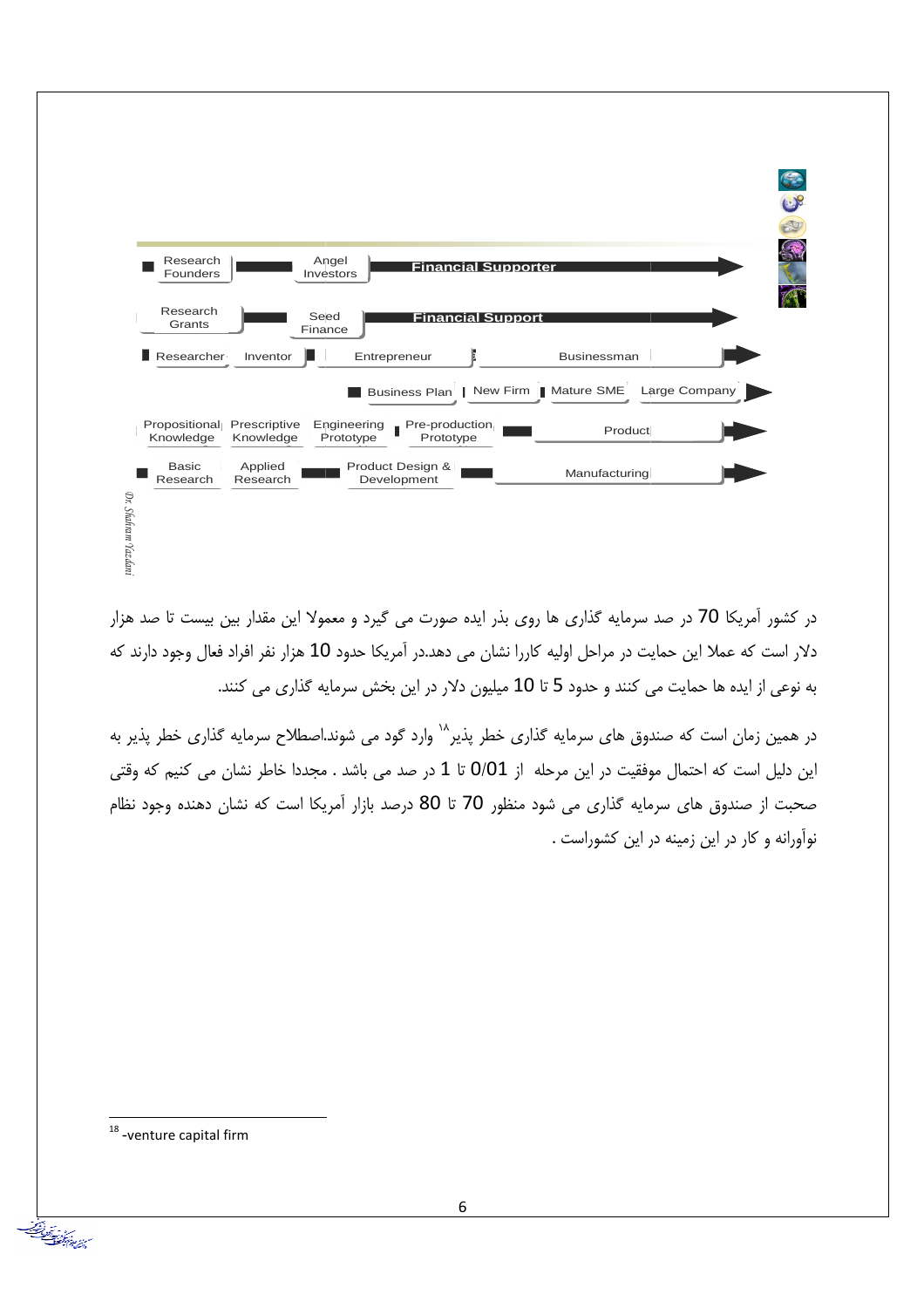

زمانی که یک سرمایه گذار پولی پرداخت می کند تا نمونه اولیه شکل بگیرد،همزمان بررسی می کند که چقدر بازگشت سرمایه دارد .در کشور آمریکا بازگشت سرمایه چیزی حدود 200 تا 300 درصد است. این بدان معنی است که یک صندوق سرمایه گذار خطر پذیر اگر روی صد ایده سرمایه گذاری کند و یکی از این ایده ها بازگشت سرمایه داشته باشد، دو تا سه برابر آن صد ایده سود می کند. پس ارزش سرمایه گذاری در این فضا وجود دارد.این بدان معنی است که پردرآمد ترین و پررونق ترین بازار سرمایه گذاری ، سرمایه گذاری خطر پذیر است و همین موضوع است که نظام های نوآورانه در دنیا بدون وقفه نوآوری می کنند و اقتصادهای دانش مدار شکل می گیرد.

در هر صورت ما دو شکل سرمایه گذاری خطریذیر و غیر خطریذیر داریم که انتفاع مالی تنها انگیزه این سرمایه گذاری ها می باشد .رقابت بین این دو شکل سرمایه گذاری بحث مهمی است که خیلی از نظام های نوآوری در کنار طراحی و تعبیه و راه اندازی ساختار نظام نوآورانه ملی خود صور غیر مولد سرمایه گذاری را محدود می کنند.چراکه اگر سرمایه گذاریهای غیر خطر پذیر(نظیر سرامایه گذاری در ملک ) لجام گسیخته افزایش یابد،بازار سرمایه با شکست روبرو می شود.پس این دو سرمایه گذاری به موازات هم کار می کنند.

صندوق های سرمایه گذار خطرپذیراز موارد خاص و معدود حمایت می کنند و می دانند قسمت زیادی از سرمایه که در غالب پول مردم در بانک ها بوده، باید بازگردانده شود. پس روی ایده ها با تیم های خبره کار شده و احتمال موفقیت سرمایه گذاری محاسبه می شود که بر خلاف اسم سرمایه گذاری خطر پذیر است. به عبارت دیگر با آگاهی و محاسبه ريسک، بهترين گزينه را انتخاب مي کنند.

من وبيدان<br>من عرض المصنعة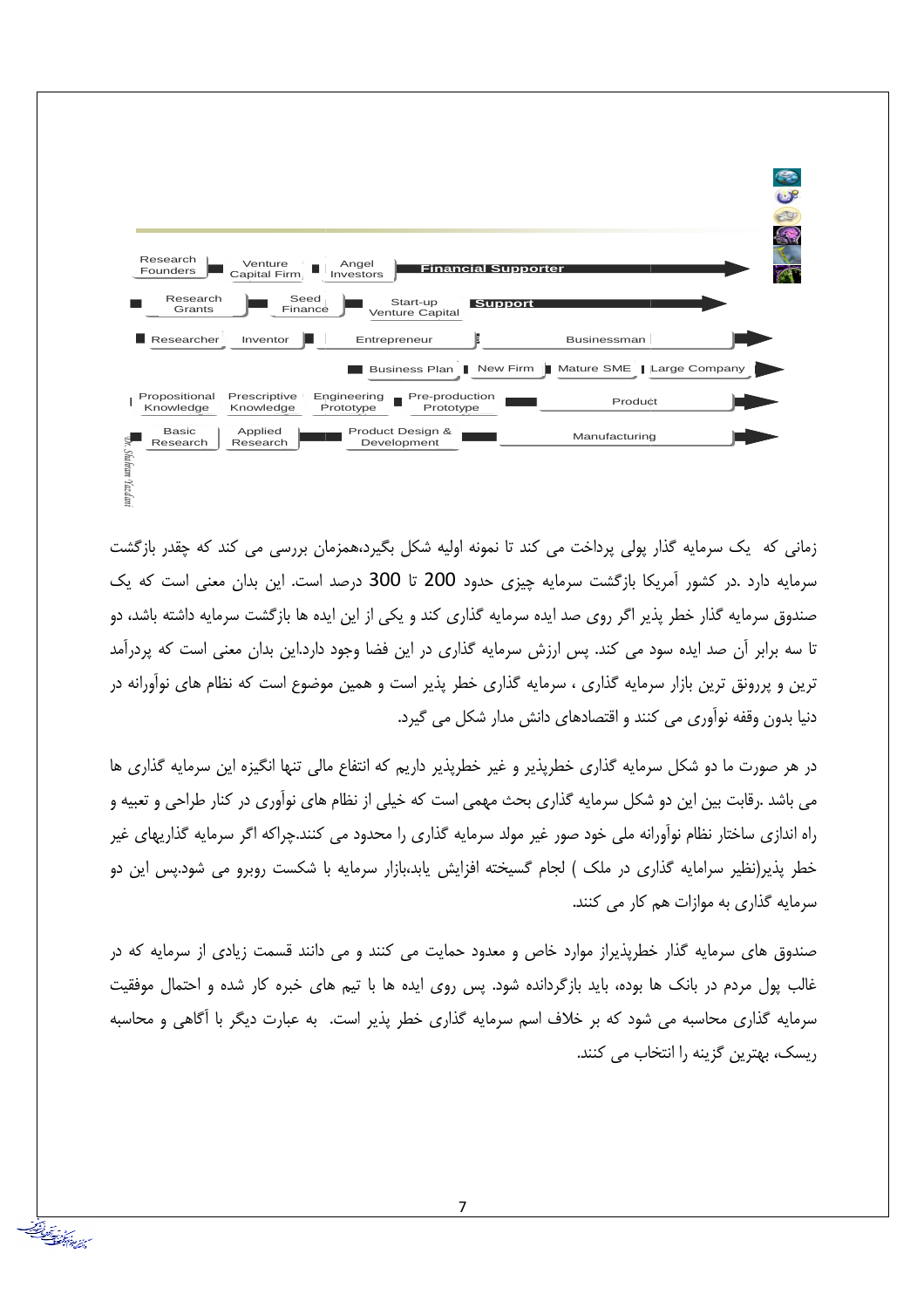توان فرد ایده دهنده، تیم مدیریتی و تمام جوانب کار را بررسی می کنند و قرارداد را با مشخص نمودن سهم و حق مالکیت معنوی برای ایده دهنده و سرمایه گذار منعقد می نمایند. بعد از این مرحله پولی تزریق می شود و خط تولید اولیه راه اندازی می شود. این مرحله در کشور ما خط تولید سوله ای نامیده می شود و نهایتاً محصول وارد بازار می شود و از آن زمان با مشخص شدن تقاضای مردم و اینکه در بازار چقدر سربلند و موفق شده آن را بسط می دهند و به قولی کارخانه ای می کنند. اینجاست که شکل دیگری از سرمایه گذاری به نام سرمایه گذاری خطریذیر توسعه ای<sup>۲۰</sup> ایجاد می شود که ریسک سرمایه گذاری کمتری دارد ودر حقیقت سرمایه گذار با چشمان بسته سرمایه گذاری نمی کند. نهایتاً خیلی از شرکت ها به جایی می رسند که بازار پیدا می کنند و با رشد آتی خود در بازار فراگیر می شوند که نیازمند سرمایه گذاری زیادی است و این سزمایه گذاری را اصطلاحاً سرمایه گذاری نیم طبقه ای<sup>۲۰</sup> گویند.مهمترین منبع در آمد زایی برای این سرمایه گذاری فروش سهام است. درحقیقت زمانی که شرکتی تولید آن در بازار تثبیت شد و افزایش سرمایه داشت سهام خود را می فروشد که این علامت موفقیت است و صرف گسترش کامل خود می کند.

بدین ترتیب می بینیم که نهاد های بسیاری در سطوح مختلف کمک می کنند تا در نهایت یک ایده به تولید برسد.دولت در این میان نفع خود را از حمایت های مالی پژوهشی بطور غیر مستقیم می بردوعقد قراردادی در این بخش وجود ندارد. سایر حمایتها دراین مسیر با عقد قرارداد های شفاف پیگیری می شود که در آنها حق مالکیت معنوی همه افراد ذی نفع بطور دقیق تعیین شده است. در صد سهم سرمایه گذار ، سهم بانک /صندوقها و یا سهام داران بدقت تعیین می شود. در واقع سفره ای پهن می شود که همه سر سفره می نشینند.البته افرادی که حمایت های غیر مالی می کنند نیز سهم دارند که در گفتار بعد به آن می پردازیم.

من وبعداد<br>مسترير عادم كمنصلة

<sup>&</sup>lt;sup>19</sup> - Expansion Venture Capital

<sup>&</sup>lt;sup>20</sup>-Mezzanine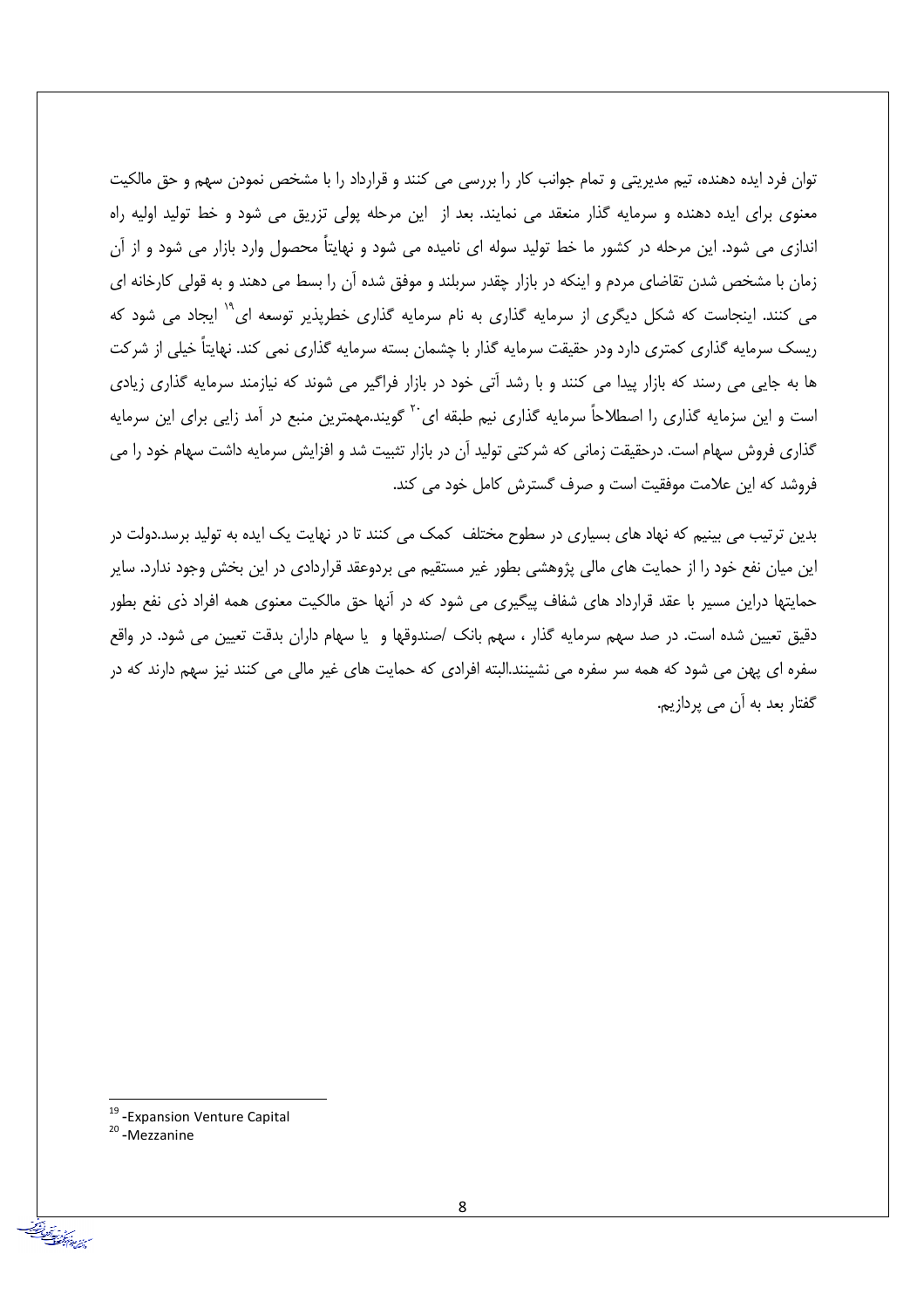

هم اکنون بازار سرمایه گذاری خطرپذیر را در برخی کشورهای بررسی می کنیم. در نمودار زیر در سه خط و ردیف پایانی وضعیت اروپایی ، آمریکا و ژاپن مشخص شده است . حجم سرمایه گذاری خطرپذیر در سال 2001 در آمریکا36 میلیون یورو ،در کشورهای اروپائی 11 میلیون یور و در ژاپن 6 میلیون یورو است. ژاپن بعد از آمریکا بالاترین عددسرمایه گذاری را نسبت به جمعیت خود دارد . سهم سرمایه گذاری خطریذیر از کل سرمایه گذاری که در بانک ها تجمع پیدا کرده یک عدد خیلی مهم است که مقدار آن در آمریکا مقدار تکان دهنده81 در صد را نشان می دهد.بعید است این عدد در کشور ما یک صدم درصد باشد.اگرجذابیت نظام نوآورانه کاهش پیدا کند سرمایه گذاری پرخطر هم کاهش می پابد.سهم سرمایه گذاری خطر پذیراز تولید ناخالص ملی در آمریکا هم 3 در صد است که عدد بالایی است .

من المستشرف المقابل.<br>من المستشرف المستقبل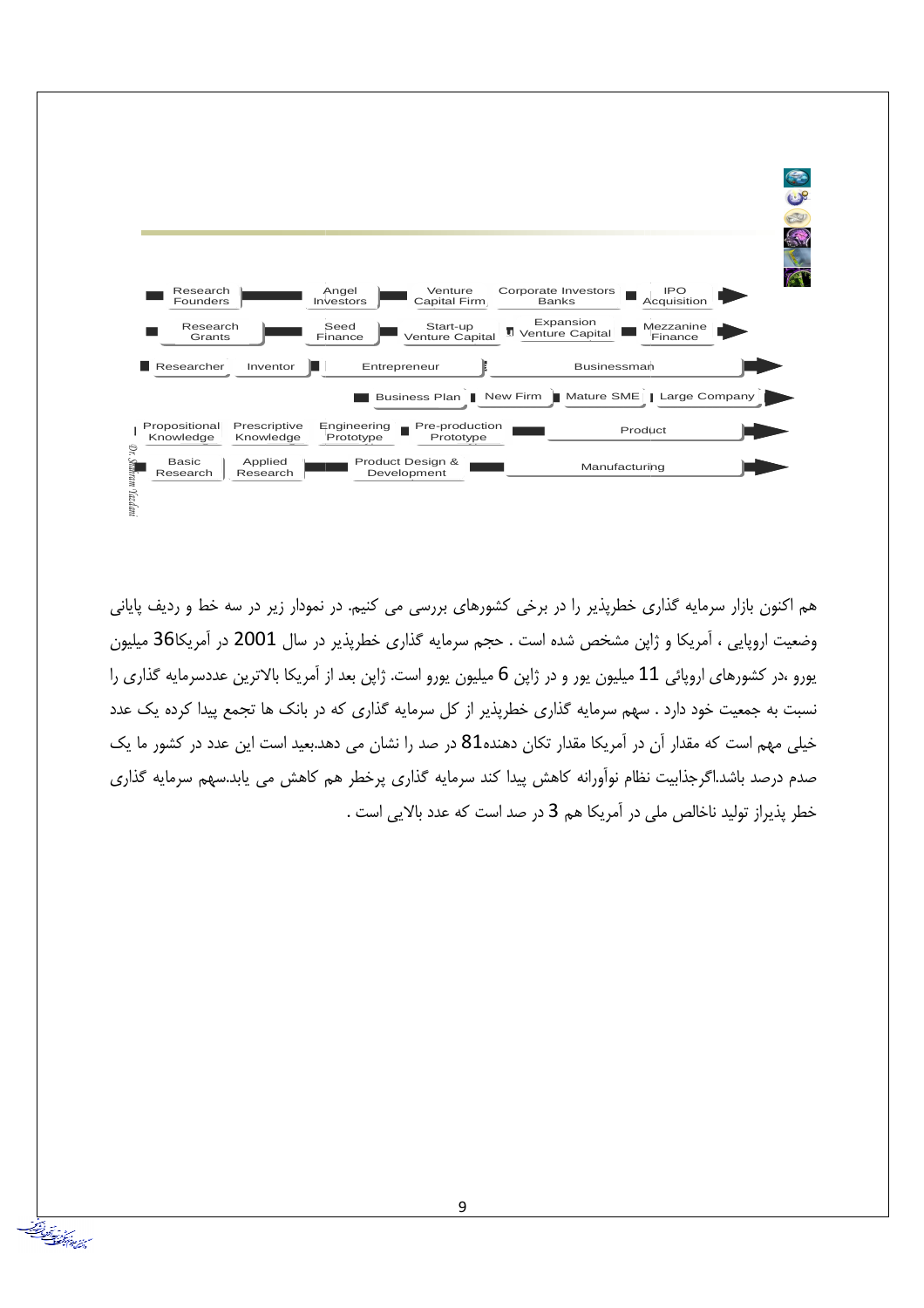|             | rapic 3.3.2 veritare capital investment, $1223 - 2001$ |         |                                                      |         |                                       |             |         |                                     |                            |                      |                    |
|-------------|--------------------------------------------------------|---------|------------------------------------------------------|---------|---------------------------------------|-------------|---------|-------------------------------------|----------------------------|----------------------|--------------------|
|             |                                                        |         | Venture Capital Investment,<br>2001 in $\in$ million |         | Share of venture<br>capital in equity |             |         | Relative change,<br>2000-2001, in % | Share in GDP,<br>2001 in % |                      |                    |
| Countries   | Seed                                                   |         | Start-up Expansion                                   | Total   | capital, in %                         | Seed        |         | Start-up Expansion                  | Total                      | Seed and<br>start-up | Venture<br>Capital |
| Belgium     | 27                                                     | 72      | 201                                                  | 300     | 73.3                                  | $-65.7$     | $-61.3$ | $-23.0$                             | $-42.9$                    | 0.39                 | 1.17               |
| Denmark     | 60                                                     | 92      | 147                                                  | 299     | 90.2                                  | 4 5 5 4 . 3 | 181.6   | 16.7                                | 86.6                       | 0.84                 | 1.65               |
| Germany (1) | 172                                                    | 982     | 554                                                  | 2709    | 61.1                                  | $-56.1$     | $-22.1$ | $-27.4$                             | $-28.6$                    | 0.56                 | 1.30               |
| Greece      |                                                        | 31      | 60                                                   | 91      | 88.0                                  |             | 232.7   | $-45.7$                             | $-23.5$                    | 0.24                 | 0.70               |
| Spain       | 5                                                      | 106     | 763                                                  | 874     | 72.9                                  | 61.4        | $-46.1$ | 34.2                                | 13.7                       | 0.17                 | 1.35               |
| France      | 30                                                     | 531     | 720                                                  | 282     | 39.0                                  | $-57.2$     | $-51.0$ | $-61.8$                             | $-57.8$                    | 0.39                 | 0.88               |
| Ireland     |                                                        | 37      | 86                                                   | 124     | 85.8                                  | $-26.4$     | $-66.8$ | $-13.9$                             | $-41.5$                    | 0.32                 | 1.06               |
| Italy       | 21                                                     | 270     | 745                                                  | 037     | 47.4                                  | $-83.7$     | $-33.8$ | $-22.9$                             | $-31.2$                    | 0.24                 | 0.85               |
| Netherlands |                                                        | 183     | 745                                                  | 929     | 49.2                                  | 174.6       | $-50.9$ | $-28.7$                             | $-34.5$                    | 0.43                 | 2.16               |
| Austria     | 8                                                      | 34      | 86                                                   | 127     | 86.5                                  | $-34.4$     | $-30.2$ | $-2.9$                              | $-14.3$                    | 0.20                 | 0.61               |
| Portugal    | 0                                                      | 16      | 57                                                   | 73      | 67.4                                  |             | $-48.0$ | $-45.1$                             | $-45.8$                    | 0.13                 | 0.60               |
| Finland     | 25                                                     | 116     | 72                                                   | 213     | 82.8                                  | 10.2        | 2.4     | $-35.8$                             | $-14.2$                    | 1.04                 | 1.57               |
| Sweden      | 24                                                     | 215     | 664                                                  | 902     | 44.2                                  | $-17.0$     | 7.8     | 98.8                                | 60.7                       | 1.02                 | 3.85               |
| UK          | 125                                                    | 804     | 1736                                                 | 2 6 6 6 | 38.5                                  | 94.3        | $-48.1$ | $-61.3$                             | $-56.3$                    | 0.58                 | 1.68               |
| $EU-15(2)$  | 500                                                    | 3 4 8 8 | 7638                                                 | 11 626  | 49.6                                  | $-38.0$     | $-37.7$ | $-38.1$                             | $-37.9$                    | 0.43                 | 1.29               |
| US(3)       | 922                                                    | 10 351  | 25 708                                               | 36 981  | 81.5                                  | $-72.5$     | $-63.1$ | $-61.1$                             | $-62.0$                    | 0.99                 | 3.26               |
| P(4)        | and the                                                | 5 1 3 3 | 1175                                                 | 6 3 0 8 | 67.5                                  |             | 0.7     | $-4.0$                              | $-0.2$                     | 0.97                 | 1.21               |

Table 3.5.2 Venture capital investment 1995 - 2001

یک ارتباطی هم بین میزان تحقیق و توسعه در کشورها و میزان سرمایه گذاری آنها در صنایع هایتک مشاهده شده است .مثلاً در سال 2001 در کشور دانمارک 86 در صد سرمایه گذاری پرخطر برروی تکنولوژی هایتک بوده که این عدد در ایرلند کاهش می یابد و در کل اتحادیه اروپا 31 درصد است.

سين و بيدان<br>سينشياني بانست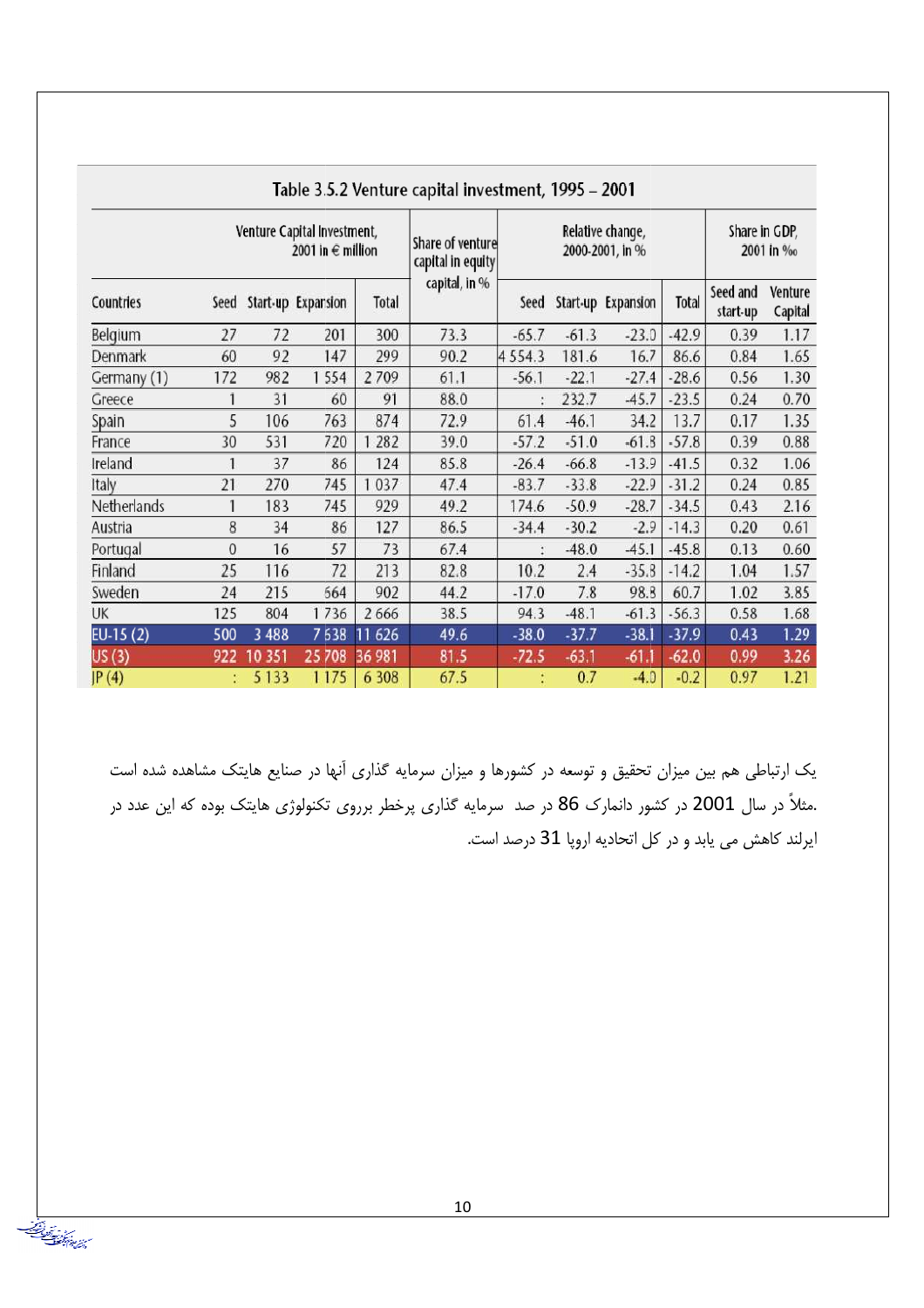

Figure 3.5.6 Share of high-tech in venture capital (%), first semesters of 2000 and 2001

تعداد موسساتی که در طی این فرایندها بزرگ شده و در بازار شناخته می شوند در طی سالهای متمادی متفاوت بوده ولی تعداد آنها رو به افزایش است . طبق نمودار زیر یک میلیارد دلار سرمایه گذاری در سال 1970 ، 28 شرکت را به وجود آورده و در سال 1980 با چهار میلیارد دلار 89 شرکت و در سال 2003 با حدود 31 میلیارد دلار حدود 400 شرکت بوجود آمده است.

متر في المستخدم المستخدم.<br>سرائع الأكواب المستخدم المستخدم المستخدم.<br>سرائع الأكواب المستخدم